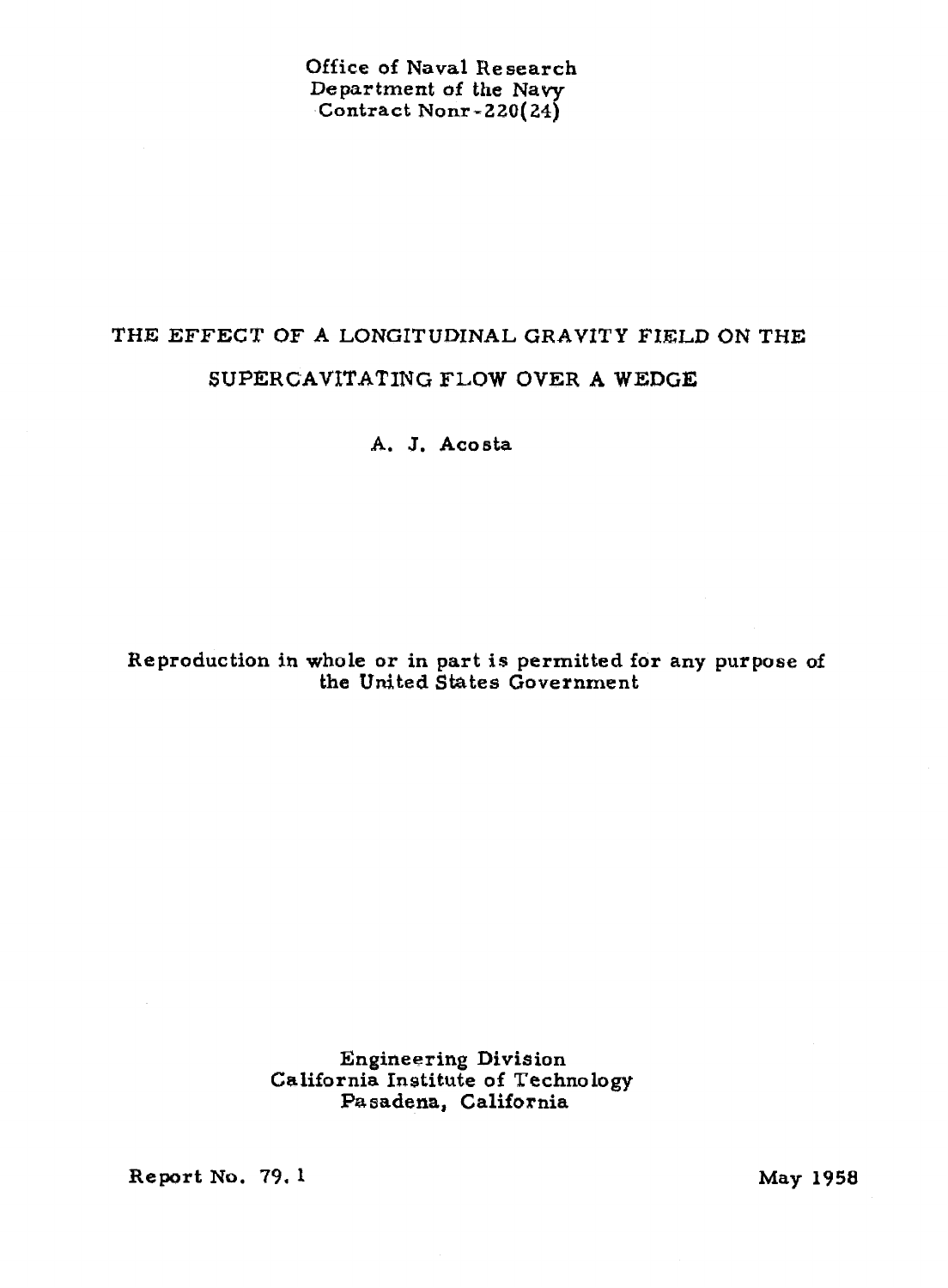**Office of Naval Research Department of the Navy Contract Nonr-220(24)** 

# **ERRATUM**

**The Zffect of a bngitudinal Gravity Field on the Supercavitating Flow over a Wedge** 

by

A. J. Acosta

**California Institute of Technology Engineering Division Report No. 79. 1, May 1958** 

**Dr. B. R. Parkin of RAND Corporation has pointed out to me that the last bracket in Eq. (24) should be squared, The resulting forcnula for the drag coefficient then simplifies to** 

$$
C_{\rm D} = \frac{8\gamma^2(1+K)}{\pi} \frac{\ell}{\ell-1} + \frac{2\gamma\sqrt{\ell}}{F^2} .
$$

**The plot of drag coefficient vs. cavitation number (Fig.** *6* **of the report) is correct however.** 

# **uuuru\*** *rxAa* **A~ASLLLUCC VI I CEnn010gy Pasadena, California**

**Report No, 79.1 May 1958**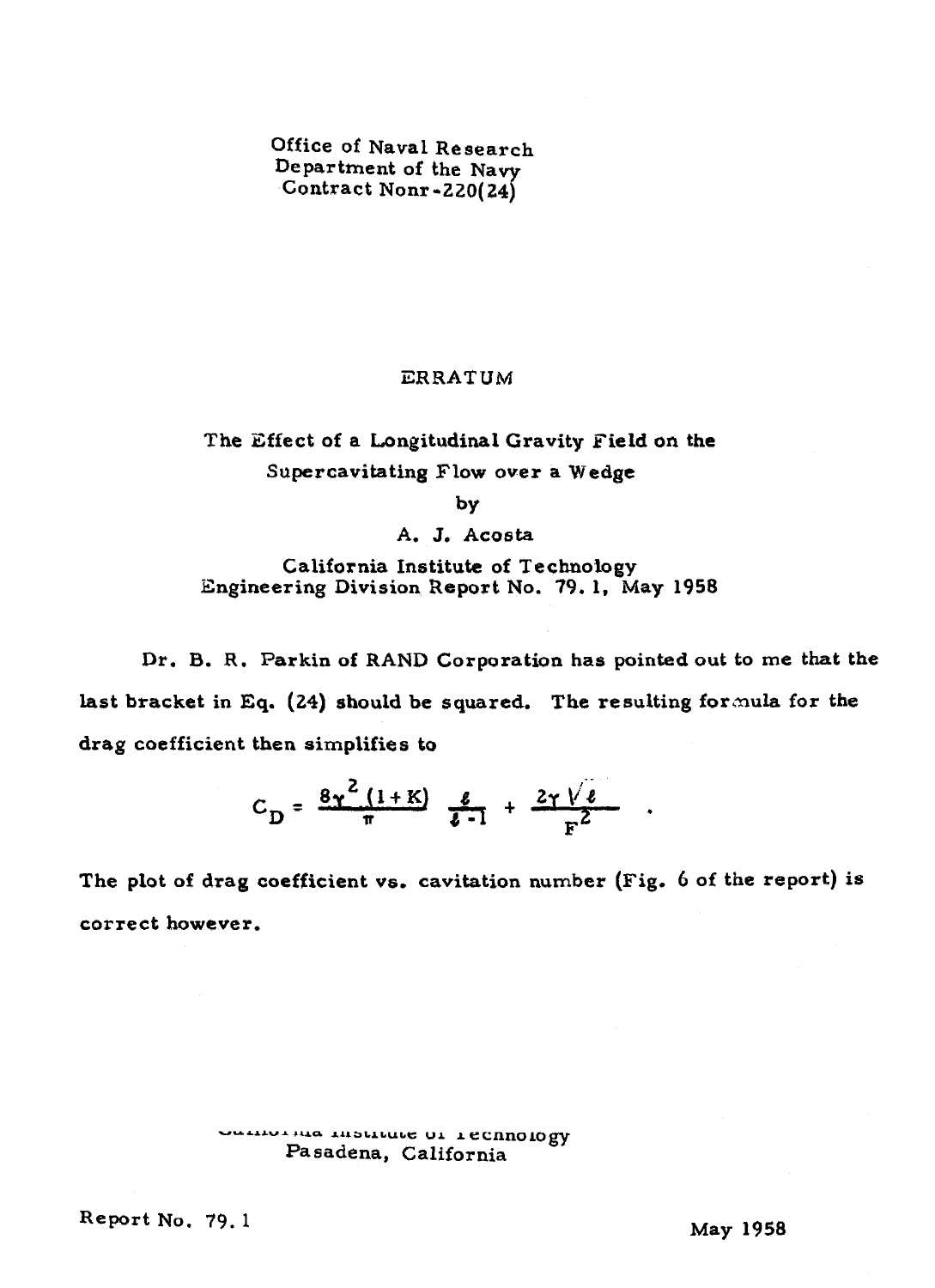# **Introduction**

**In recent years a number of papers treating linearised frsa streamline problema have appeared subsequent to** Tulint **s introductory paper** on this subject (1).<sup>\*</sup> Among these may be mentioned Wu's exten**sion of Tulin's me tbod for oupcrcavlta ting hydr~foih with arbitrary shape and cavitation number** *(E),* **hydrofoils wit,h cavitation only near the leading edge (3), supercavitating hydrofoils** in **cascade (4) and Cahents work on wall interference effecta (5). 10 all of the above works the hydrofoil is assumed to be in a force-free field, However, Parkin recently has estimated the effect of a gravity field normal to the direc**tion **of the flow by means of a simplified representation of the gravity effect on the cavity boundary condition** *(6).* **As yet the problem of the hngitudinal gravity field dues not sgem to have been discussed.** 

Fully cavitated flows are known to occur in axial gravitational **fielde. The cavity associated with vertical water** entry **or exit is one example. An effect similar t~ that of axial gravity occurs when fully cavitating flow takee pbce in a large water tunnel with slightly diverging walls. The longitudinal pressure gradient that rerults** from **the variable cross eection plays a role mueh like that of a farce field, It appears then, that to have an understanding of free streamline problems is all casea of poesible technical interest, the effect of an axial or longitudinal gravitational field must be examined.** 

<sup>\*</sup> Numbers in parentheses refer to the bibliography at the end of the text.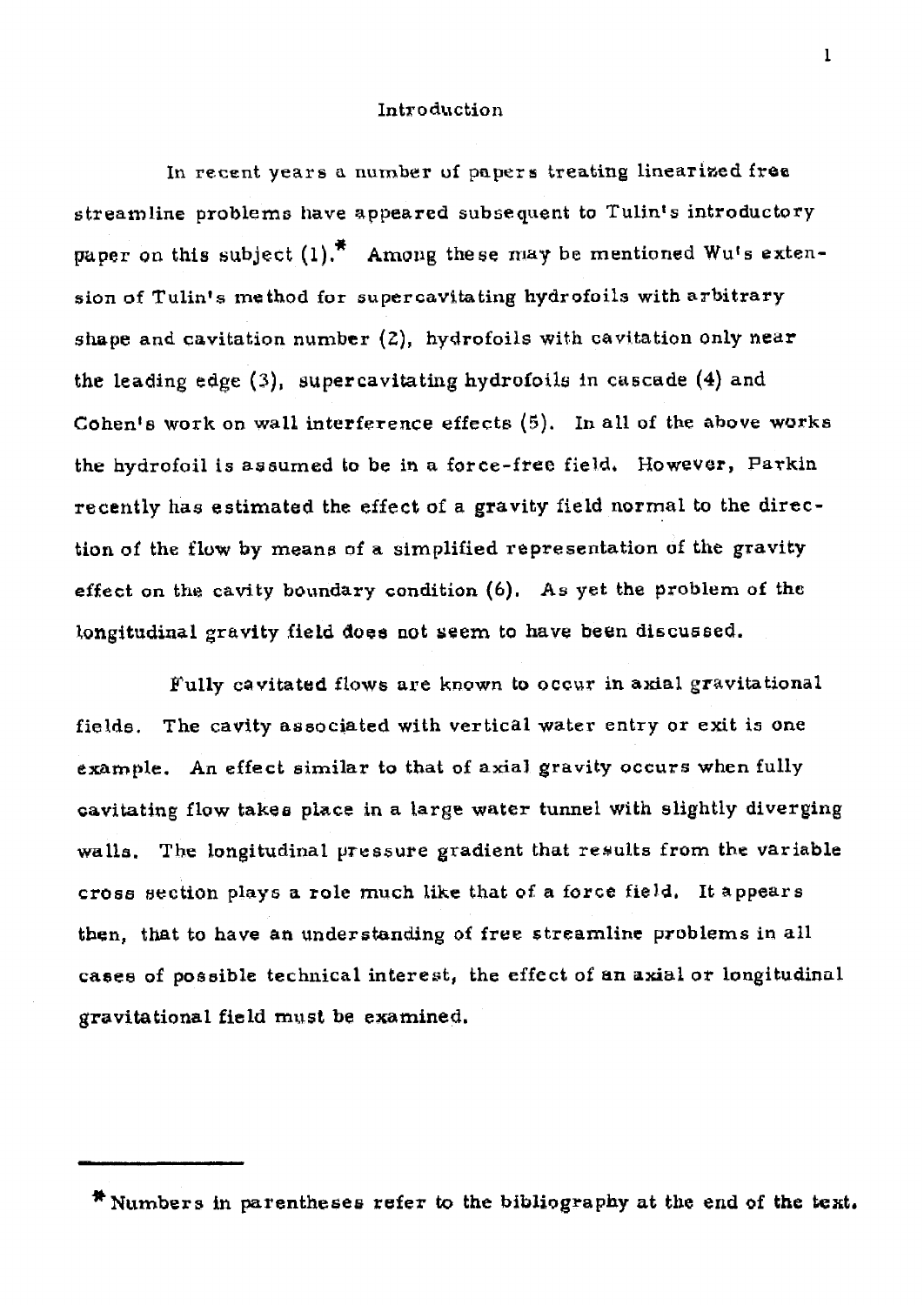# Formulation of **Problem**

A sketch of the cavitating wedge is shown in Fig. 1 **where** for convenience all lengths are **made** dimensionless by **dividing** by the **length of the wedge** (L). **The** central idea of thin airfoil theory is the **lineariza**tion of the surface **boundary** conditions. **The** analysis is further simplified by fulfilling these conditions on the axis rather than on an approximate neighboring shape. **In linearized free** streamline theory of hydrofoils both of **these** simplifications **are made. In** the spirit of these approximations **we** shall then require that the velocity never **differs** too much from the free stream velocity and further, that the slope of the **body shall be small,** 

In the thin airfoil theory, the characteristic velocity **is** the velocity at infinity. However, it was **shown** by Wu (2) that a better **comparison**  of **linear** and nonlinear theories **was** obtained if the velocity on the cavity **was used as** the characteristic velocity, In the **case** presently **to** be considered, the fluid velocity **along** the cavity is not constant due to the effect of gravity. **For** the purpose of definiteness, the fluid velocity at **the base** of the **wedge** is used **as** the characteristic velocity. **The connec**tion between the characteristic velocity **and** the **free stream velocity** is **pxovided** by the Bernoulli equation '

$$
p_{0} + \frac{\rho U^{2}}{2} + \rho g = p_{c} + \frac{\rho}{2} q_{c}^{2} + \rho g = p + \frac{\rho}{2} q^{2} + \rho g x
$$
 (1)

The reference datum for the longitudinal gravity field is taken at  $x=0$ . Thus if  $K = (p_0 - p_c)/\rho U^2/2$ ,  $q_c = U \sqrt{1+K}$ . The velocity vector **q** is

$$
\mathbf{q} = \mathbf{q}_c + \mathbf{u} + \mathbf{i}\mathbf{v} \tag{2}
$$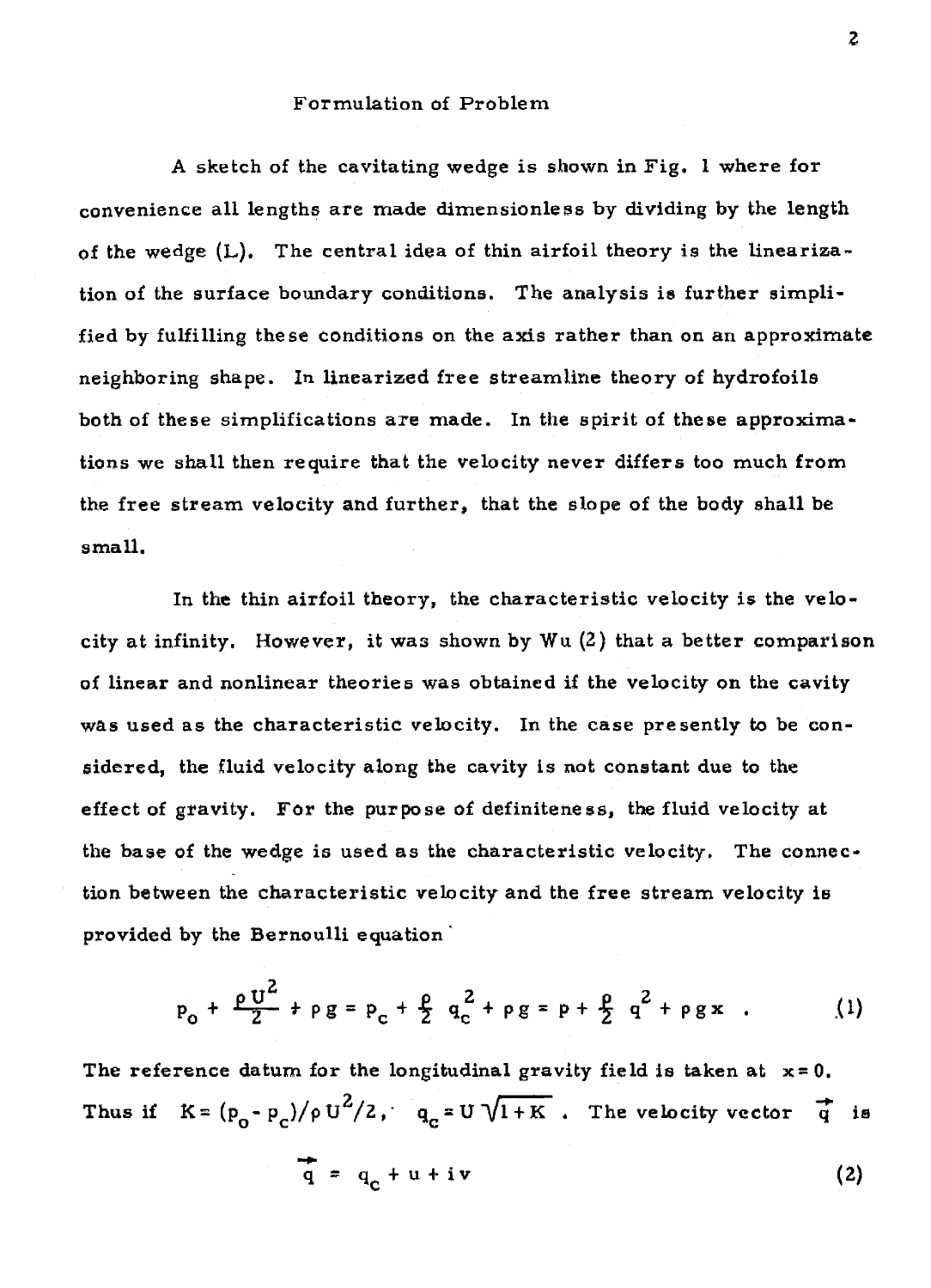**where u, v are perturbation components assumed to be much smaller thdn qc. We now define a pressure coefficient based upon the free stream dynamic pressure and the cavity pressure:** 

$$
C_p = \frac{p - p_c}{\rho U^2 / 2} = \frac{2g(1 - x)}{U^2} - \frac{2 u q_c}{U^2}
$$
 (3)

where  $u^2$ ,  $v^2$  have been neglected compared to  $q_c^2$ . It should be noted **from Eq. (I) that the gravity force points upstream (Fig. 1).** 

**We can now complete the formulation of the problem by stating the boundary conditions. As in other thin airfoil theories, the boundary conditions are applied on the chord line of the profile which in our case**  is the slit of length  $\ell$  on the real z axis. They are:

- (a)  $v = \pm q_n \gamma$  on the wedge ( $0 \le x \le 1$ ),
- (b)  $C_p = 0$  on the cavity or from Eq. (3)

$$
\frac{u}{q_c} = \frac{g(1-x)}{q_c} \quad \text{for} \quad 1 \le x \le \ell
$$

- (c) as  $z + \infty$ ,  $q_c + u \rightarrow U$ ,  $v \rightarrow 0$ . Thus  $\frac{u}{q_c} = \frac{1}{\sqrt{1+K}}$  - 1 **far from the body.**
- **(d) The body must close. The equivalent statement is that the net source strength must be zero.**
- (4 **Lastly, the flow cannot contain nonintegrable singularitie <sup>s</sup> on the slit or have multiple valuee off the slit.**

**Conditions (a)** - **(e) are sufficient to determine the flow field although it**  has not been proved that the solution is unique.<sup>\*</sup> (e) Lastly, the flow contract the slit or have<br>
Conditions (a) - (e) are sum<br>
has not been proved that the<br>
Complete proved that the<br>
Complete present nurrose Tumple of the present nurrose Tumple

 $(4)$ 

**Other linearized models of** the **flow are possible. For example, see Cohen's linearized model of the notched hodograph (Ref. 5). However, for the present purpose Tulin's original model seems simplest,**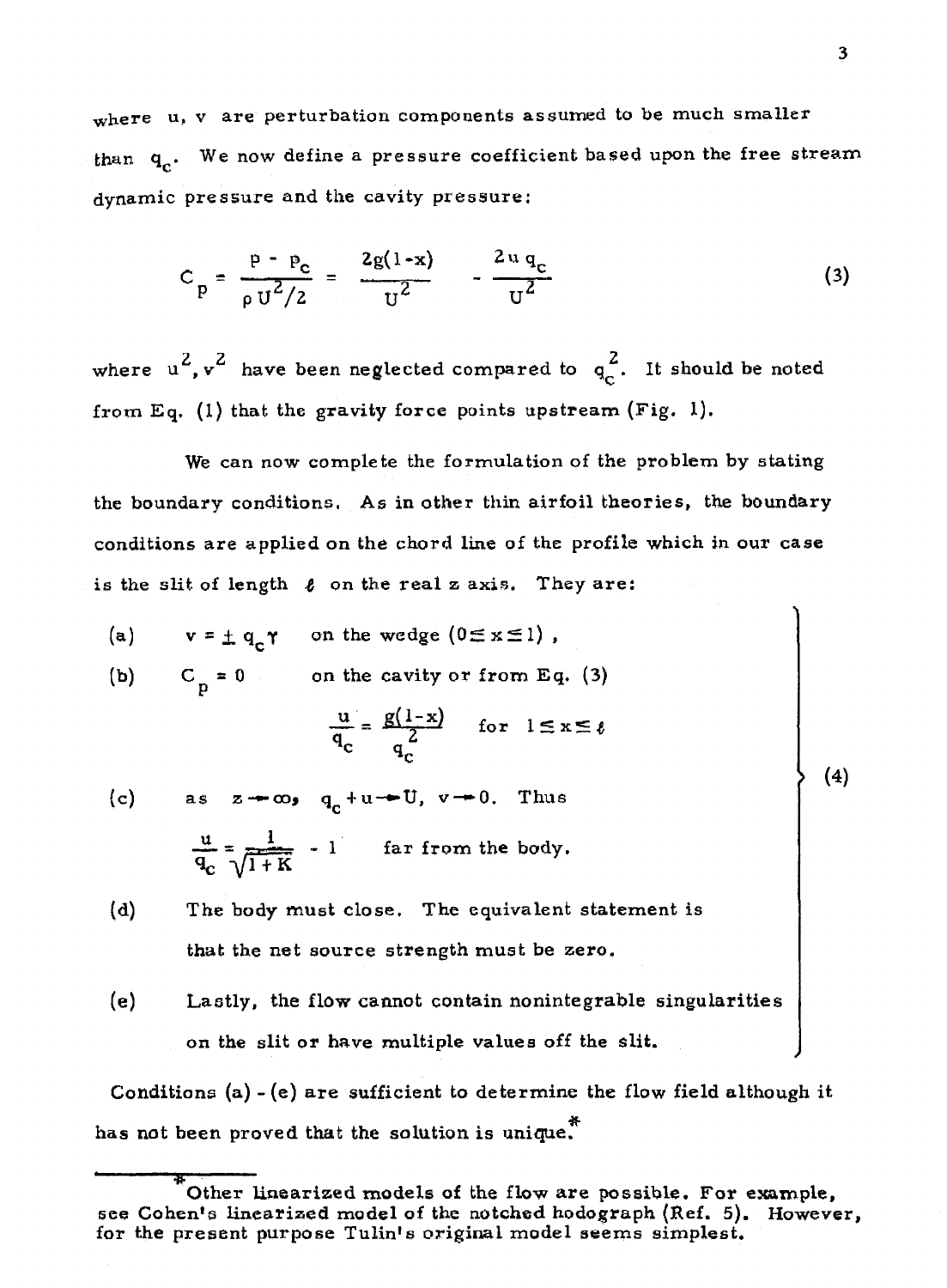#### **Solution**

**The complex velocity w** = **u- iv is an analytic function of z** = **x** + **iy. It can therefore be transformed to other more convenient planes**  in **such a way that w is the same at corresponding points. The plane chosen for analysis is the semicircle plane shown in Fig. 2. It is the same as that used by Wu in Ref, 7 except that the physical plane is transformed onto the upper-half plane. The appropriate boundary conditions are also shown in Fig. 2.** 

**It can be verified that the mapping function that transforms the x plane onto the upper -half t: plane is** 

$$
z = \ell \left[ 1 - \frac{4(\ell - 1) \zeta^{2}}{(\zeta^{2} - \zeta_{1}^{2})(\zeta^{2} - \zeta_{2}^{2})} \right]
$$
(5)

where  $\mathcal{L}_1$ ,  $\mathcal{L}_2$  are the roots of

$$
0 = \zeta^4 + 2\zeta^2(2\ell - 1) + 1 = (\zeta^2 - \zeta_1^2)(\zeta^2 - \zeta_2^2)
$$
 (6)

**For reference, these roots are:** 

$$
\mathbf{K}_1 = \mathbf{i} \left[ \sqrt{\boldsymbol{\epsilon}} + \sqrt{\boldsymbol{\epsilon} - 1} \right]
$$
  

$$
\mathbf{K}_2 = \mathbf{i} \left[ \sqrt{\boldsymbol{\epsilon}} - \sqrt{\boldsymbol{\epsilon} - 1} \right]
$$
 (7)

Note that  $\zeta_1$  is exterior to the unit circle and represents the point  $z = \infty$ .

**The solution proceeds as follows: Separate w into two terms 'that satisfy the conditions below.** 

For 
$$
w_1
$$
  
\n $v_1 = \pm q_c \gamma$  on the wedge,  
\n $u_1 = g/q_c$  on the cavity. (4a)

For  $w_2$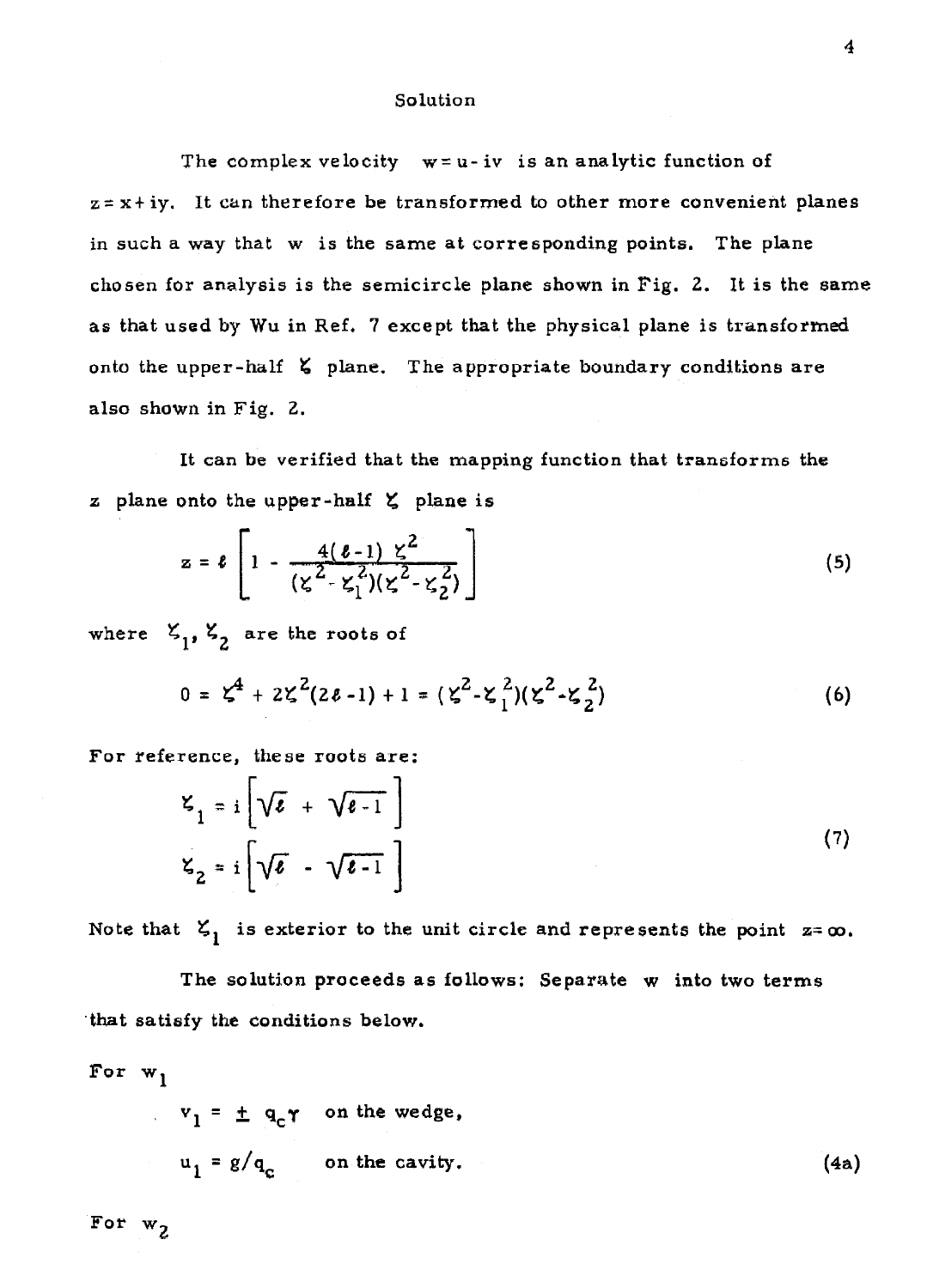$$
v_2 = 0
$$
 on the wedge  
 $u_2 = -\frac{gx}{q_c}$  on the cavity. (4b)

The sum of  $w_1 + w_2$  must satisfy the remainder of conditions (4). The **solution for w**<sub>1</sub> subject to the foregoing restrictions is

$$
w_1 = -\frac{2\gamma}{\pi} q_c \ln \frac{\zeta + i}{\zeta - i} + i A(\zeta - \frac{1}{\zeta}) + B \tag{8}
$$

where **A**, **B** are real constants. From (4a),  $B = g/q_c$  but A cannot yet **be determined.** 

**w2 poses somewhat** more **of a problem. It can be seen from Eqc (5) that** &) **is a complicated function. However, a simple closed**  form solution for  $w_2$  can be obtained by use of the transformation func-\*\* **tian (Eq. 5) and suitable images. Such a possibility ie immediate ly suggested since on the real**  $\zeta$  **axis (i.e., on the cavity) <b>Eq.** (5) is equal to **x. Hence we might suspect that**  $w_2(\zeta) \sim \mathbf{z}$ **. <b>However,**  $z(\zeta)$  cannot be **directly used as the velocity function since it has a pole at**  $\mathbf{X}_1$  **(or**  $\mathbf{z} = \boldsymbol{\omega}$ **).**  $(\zeta_2)$  is interior to the unit circle and therefore does not represent a point in the physical plane.) What must be done, then, is to remove the singularity at  $\zeta_1$  and add suitable images to make  $v_2$  zero on the unit circle. At the same time the contribution of the images on the real  $(\zeta)$  axis must be purely imaginary to maintain the property  $u_2 \sim x$  there. With these **preliminaries** it **can be seen that** 

$$
w_2 = -\frac{g\ell}{q_c} \left[ 1 - \frac{4(\ell-1)\zeta^2}{(\zeta^2 - \zeta_1^2)(\zeta^2 - \zeta_2^2)} + \frac{2(\ell-1)\zeta_1}{(\zeta - \zeta_1)(\zeta_1^2 - \zeta_2^2)} + \frac{2(\ell-1)\zeta_1}{(\frac{1}{\zeta} - \overline{\zeta_1})(\overline{\zeta_1^2} - \overline{\zeta_2^2})} \right]
$$
  

$$
-\frac{2(\ell-1)\overline{\zeta}_1}{(\zeta - \overline{\zeta}_1)(\overline{\zeta}_1^2 - \overline{\zeta}_2^2)} - \frac{2(\ell-1)\zeta_1}{(\frac{1}{\zeta} - \zeta_1)(\zeta_1^2 - \zeta_2^2)} \right]
$$

\* **This device was brought to the writer's attention by Prof. Rannie in connection with another problem.**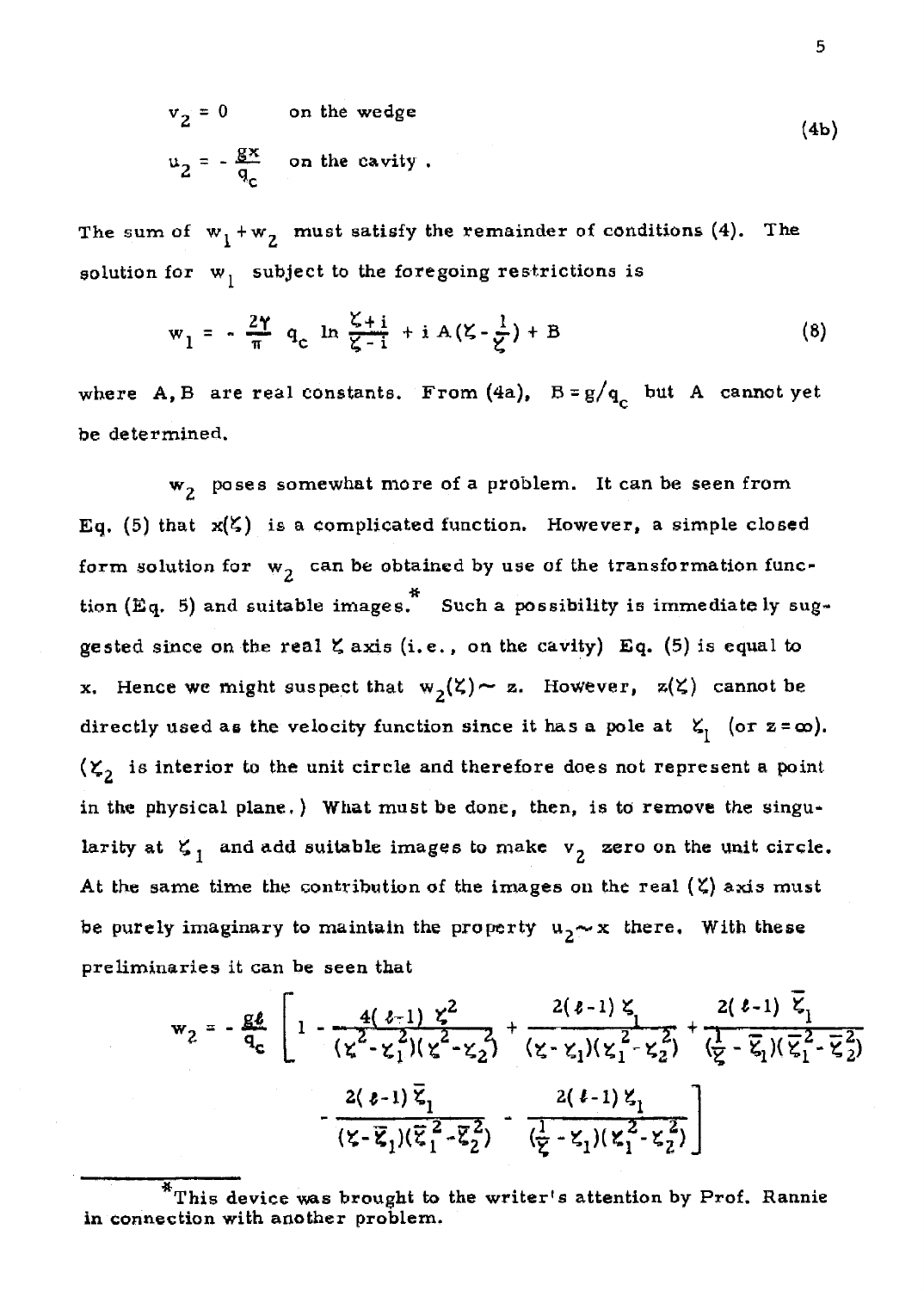**obeys the requirements of Eq. (4bj. With the aid of Eq. (7) this axpres-**  :3ion **iv capable of considerable sinlplificatioxa and becomes, after aome**  manipulation, r.  $\ddot{\phantom{a}}$ 

$$
w_2 = -\frac{gt}{q_c} \left\{ 1 - \sqrt{\frac{b-1}{g}} \left[ \frac{\zeta_1}{\zeta + \zeta_1} - \frac{\zeta_2}{\zeta + \zeta_2} \right] \right\} .
$$
 (9)

The complete velocity function is  $w_1 + w_2$  or

$$
\frac{w}{q_c} = \frac{w_1 + w_2}{q_c} = -\frac{2w}{\pi} \ln \frac{z + i}{\zeta - i} + i \frac{A}{q_c} (z - \frac{1}{\zeta}) - \frac{g}{q_c} (i - 1) + \frac{g}{q_c} \sqrt{\frac{i - 1}{\zeta}} \sqrt{\frac{i - 1}{\zeta}}
$$
\n
$$
\left[ \frac{z_1}{z + z_1} - \frac{z_2}{z + z_2} \right] \tag{10}
$$

We have yet to determine A and to find the relation between  $\tau$ , K and *g.* **However, conditions** *(c)* **and (d) uf (4) remain to be fslfilled, Thsst operations** can *be* **carried** out **in the** < **plane, but as pointed out by Wu (7), it 1s easier** to **work in the z plane for this purpose. We require according to his method the expansion of w(e) for large** *pl* in **the** form

o his method the expansion of 
$$
w(z)
$$
 for large z in the form  
\n
$$
w(z) = a_0 + \frac{a_1 + ib_1}{z} + \frac{a_2 + ib_2}{z^2} + \dots
$$
\n(11)

Then **from (c) of Eq, (4)** 

$$
a_o = \frac{1}{\sqrt{1+K}} - 1 \tag{12}
$$

and from (d)

 $a_1 = 0$ .  $(13)$ 

As  $z \rightarrow \infty$ ,  $\zeta \rightarrow \infty$  also.  $\zeta$  can be found in terms of  $1/z$  from **Eq. (5) with tho result**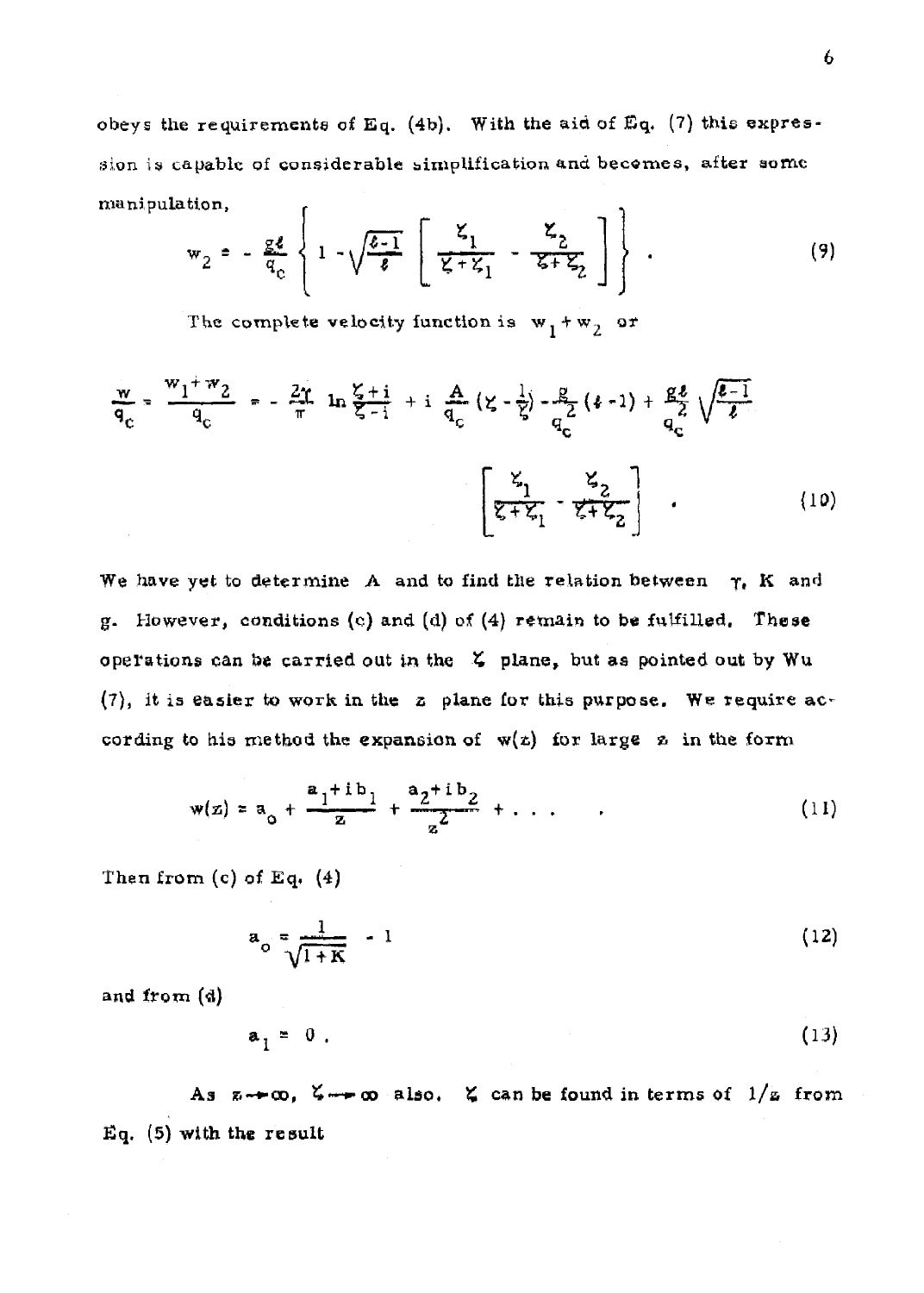$$
\zeta = \zeta_1 \left[ 1 + \frac{\sqrt{\ell(\ell-1)}}{2z} + \frac{\sqrt{\ell(\ell-1)}}{8z^2} \left( 2\ell + 1 + \sqrt{\ell(\ell-1)} + 0 \left( \frac{1}{z^3} \right) \right) \right].
$$
 (14)

**Substitution of (14) into (10) and simplification gives the desired form** 

$$
\frac{w}{q_c} = -\frac{\gamma}{\pi} \ln \frac{\sqrt{\ell+1}}{\sqrt{\ell-1}} - \frac{A}{q_c} 2\sqrt{\ell} - \frac{g}{2q_c} (\ell-1) + \frac{1}{z} \left[ \frac{\gamma}{\pi} \sqrt{\ell} - \frac{A}{q_c} (\ell-1) \sqrt{\ell} - \frac{g\ell}{8q_c^2} \frac{(\ell-1)^2}{\ell} \right]
$$

$$
+ \frac{1}{z^2} \left[ \frac{\gamma}{4\pi} (\ell+1) \sqrt{\ell} - \frac{A}{4q_c} (\ell-1) (3\ell+1) \sqrt{\ell} - \frac{g\ell}{16q_c^2} (\ell-1) (\ell^2-1) \right] + \dots
$$
(15)

**The constant A can now be found as indicated by Eq. (13) and is** 

$$
A = \frac{\Upsilon q_c}{\pi (\ell - 1)} \left[ 1 - \frac{\pi g (\ell - 1)^2}{8 \Upsilon q_c^2 \sqrt{\ell}} \right] \quad . \tag{16}
$$

**Equations (15) and (16) constitute the solution. In the next section the principal results will be** found.

# Results

We obtain first the relation between the cavity length  $\ell$ , the **2cavitation number K** and the gravity effect. Let  $F^2 = U^2/g$  be the **square of the Froude number (recall that the length of the wedge is unity**  in the general case  $F^2 = U^2/gL$ . With Eqs. (16) and (13) we get

$$
1 \frac{1}{\sqrt{1+K}} - \frac{\ell - 1}{4F^2(1+K)} = \frac{\gamma}{\pi} \left[ \ln \frac{\sqrt{\ell}+1}{\sqrt{\ell}-1} + \frac{2\sqrt{\ell}}{\ell-1} \right] \ . \tag{17}
$$

**The cavity area (fur unit wedge length) is shown in Ref, 7 to be**   $S = -2\pi a_2$ . It then follows from Eqs. (15). (16) that the cavity area is

$$
S = \gamma \t e^{3/2} - \frac{\pi}{16F^2} \frac{(\t e-1)^3}{1+K} \t (18)
$$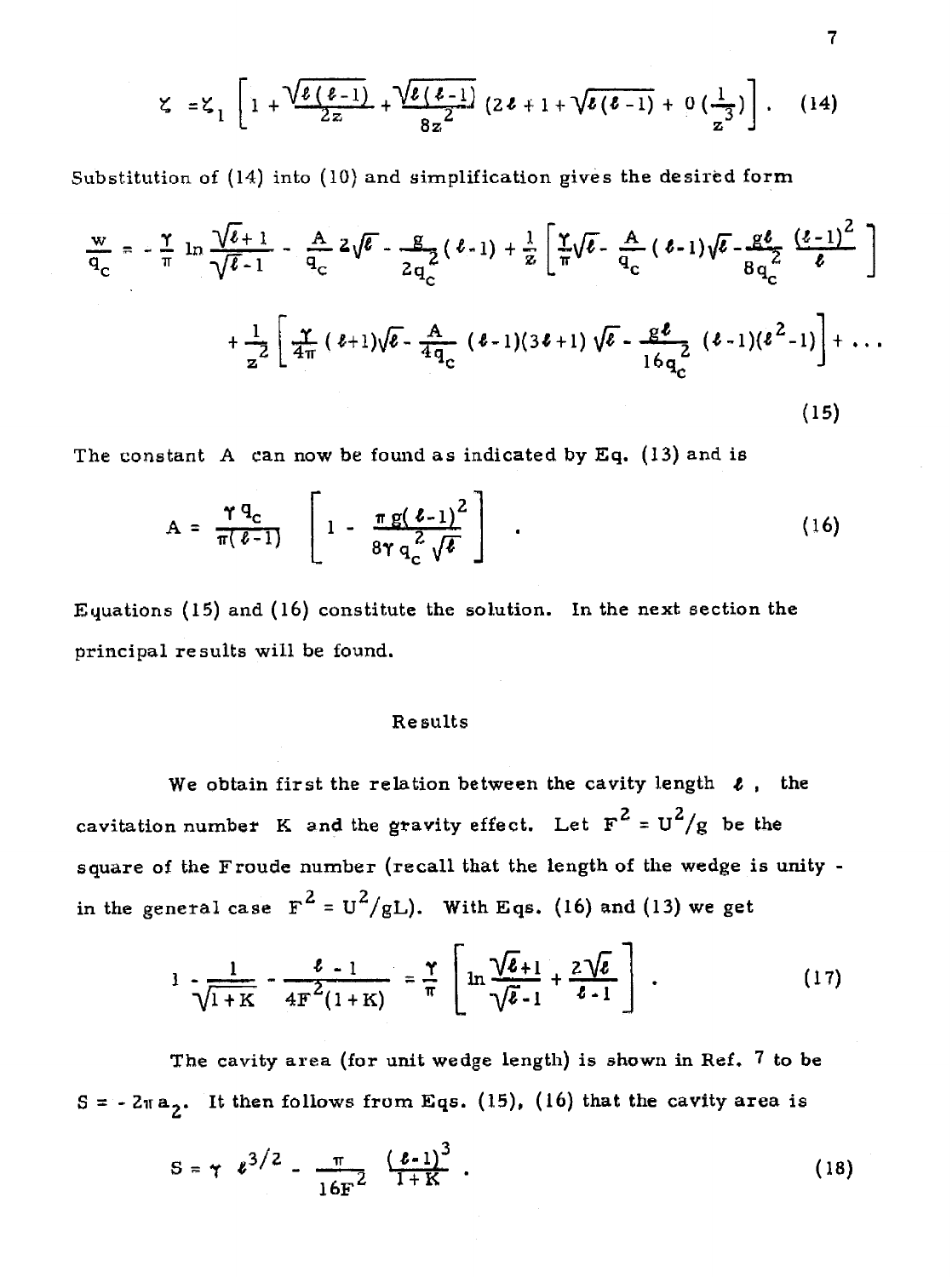**We next** obtain **the Cavity drag. Here again** it **is advantageaus to follow the methuds of** Ref. 7. **'The drag coefficient of the body can be expressed as** 

$$
C_{D} = D / \frac{\rho}{2} U^{2} L = - \oint_{body} C_{p} dy = - \oint_{body} \left[ \frac{2g(1-x)}{U^{2}} - \frac{2u q_{c}}{U^{2}} \right] dy \qquad (19)
$$

**in which the expression** *for* **the pressure coefficient (Eq. 3) has been used,**  Now dy =  $dx \sqrt{q_c}$  and furthermore  $2uv = -Im(w^2)$  so that Eq. (19) **can be** written

$$
C_{\text{D}} = -\oint \frac{2g(1-x)}{v^2} dy - \frac{1}{v^2} Im \oint \frac{1}{v^2} dz
$$
 (20)

**since on the wetted portion of the body**  $dx = dx$  (Im denotes the imaginary **part), The** contour **around the body** can **be considered a** part **of a contour**  H **that encloses the body, cavity and the cavity closure denoted by e**  (see Fig. 3). The second term of Eq.  $(20)$  can now be further trans**formed by deforming contour H** until it **consists of a circle of large radius.**  It is seen immediately from Eqs.  $(11)$ ,  $(13)$  that  $w^2$  has no simple pole **within H, hence** 

$$
0 = \oint_{H} w^2 dz = \oint_{body} w^2 dz + \oint_{cavity} w^2 dz + \oint_{\epsilon} w^2 dz
$$

$$
-\operatorname{Im} \oint_{\text{body}} w^2 \, dz = \operatorname{Im} \oint_{\epsilon} w^2 \, dz + \operatorname{Im} \oint_{\text{cavity}} w^2 \, dz = \operatorname{Im} \oint_{\epsilon} w^2 \, dz - \oint_{\text{cavity}} 2g(1-x) \, \frac{y}{q_c} \, dx
$$

where boundary condition (4b) has been used in the second of these in**tegrals.** The **expression for the drag coefficient now become s** 

$$
C_{\text{D}} = -\oint \frac{2g(1-x)}{u^2} dy + \frac{1}{u^2} \text{ Im } \oint e^{x^2} dz
$$
  
body  
teavity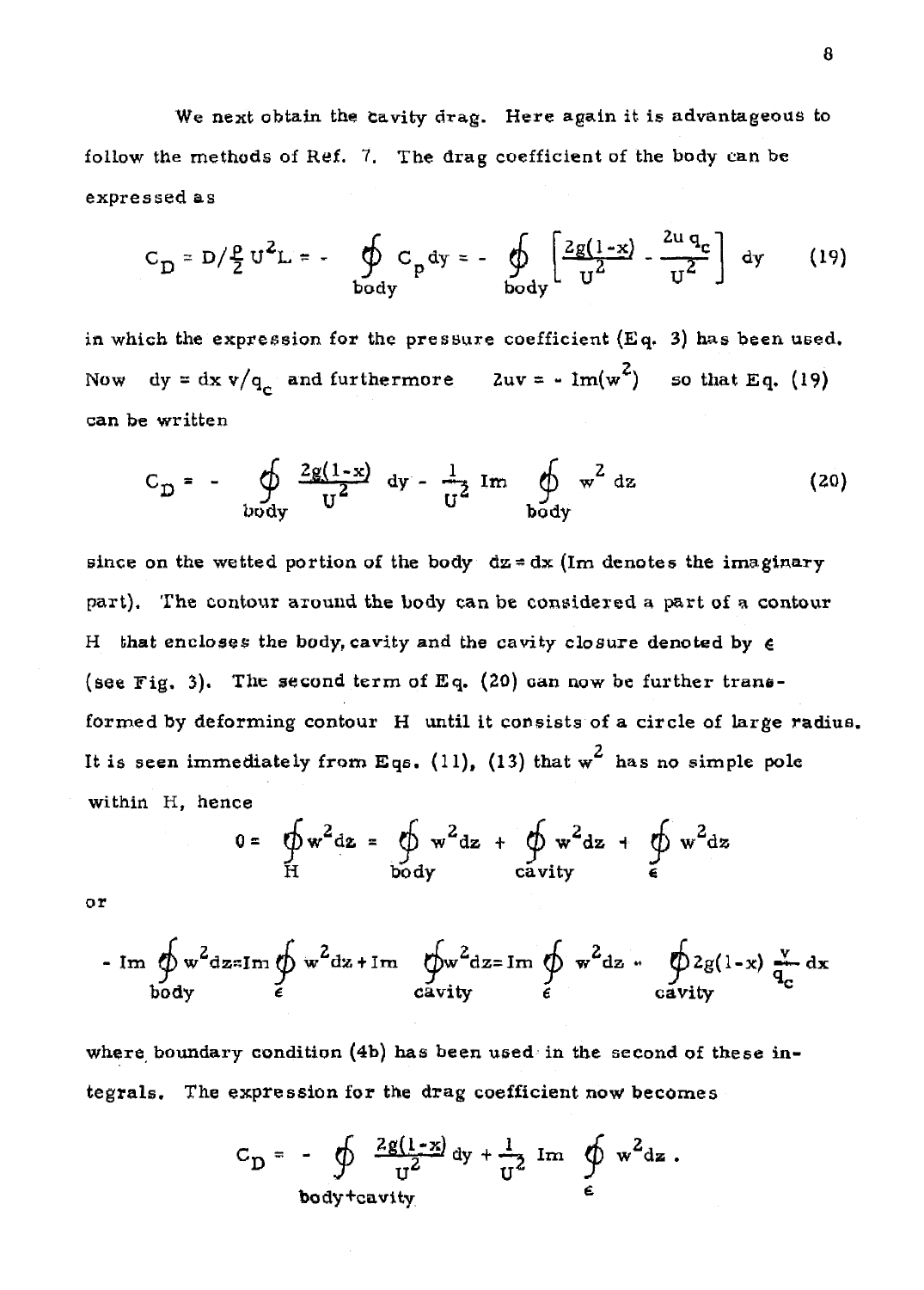We only need to observe that  $\oint dy = 0$  is precisely the closure condition and that  $\oint x dy = S$ , thus

$$
C_{D} = \frac{2S}{F^{2}} + \frac{1}{U^{2}} Im \oint_{\epsilon} w^{2} dz .
$$
 (21)

**Apart** from **its effect on <sup>w</sup>**, **the gravity field gives rise to a buoyant force equal to** the **product of** the **area S and the specific weight of the fluid. Indeed, this contribution to the drag coefficient could have been written doh without calculation. The usefulness of Eq. (21) is in the fact that the velocity function w has a particularly simple expansion about the point**  $z = \ell$ . In fact as

$$
z \rightarrow \ell, \zeta \rightarrow \frac{2i \sqrt{\ell - 1}}{\sqrt{\frac{z}{\ell} - 1}}
$$
 (22)

**the velocity function (Eq. 10) becomes** 

$$
w(z) \rightarrow -2A \frac{\sqrt{\ell(\ell-1)}}{\sqrt{z-\ell}} \qquad . \qquad (23)
$$

**Straightforward application of Eq. (21) gives the final re suit** 

$$
C_{\mathbf{D}} = \frac{2}{\mathbf{F}^2} \left[ \gamma \mathbf{\epsilon}^{3/2} - \frac{\pi (\mathbf{\epsilon}-1)^3}{16\mathbf{F}^2(1+K)} \right] + \frac{8\gamma^2}{\pi} (1+K) \left[ \frac{\mathbf{\epsilon}}{\mathbf{\epsilon}-1} \right] \left[ 1 - \frac{\pi (\mathbf{\epsilon}-1)^2}{8\mathbf{F}^2 (1+K)\gamma \sqrt{\mathbf{\epsilon}}} \right].
$$
\n(24)

#### **Discuseion**

**The expressions for cavity length, area and drag coefficient were calculated as** *a* **function of cavitation number and Froude number for a**  wodge with a 15<sup>°</sup> semi-apex angle. These results are shown in the graphs **of Figs. 4,5,6.** *The* **cavity length is strikingly affected by gravity (Fig. 4** ),